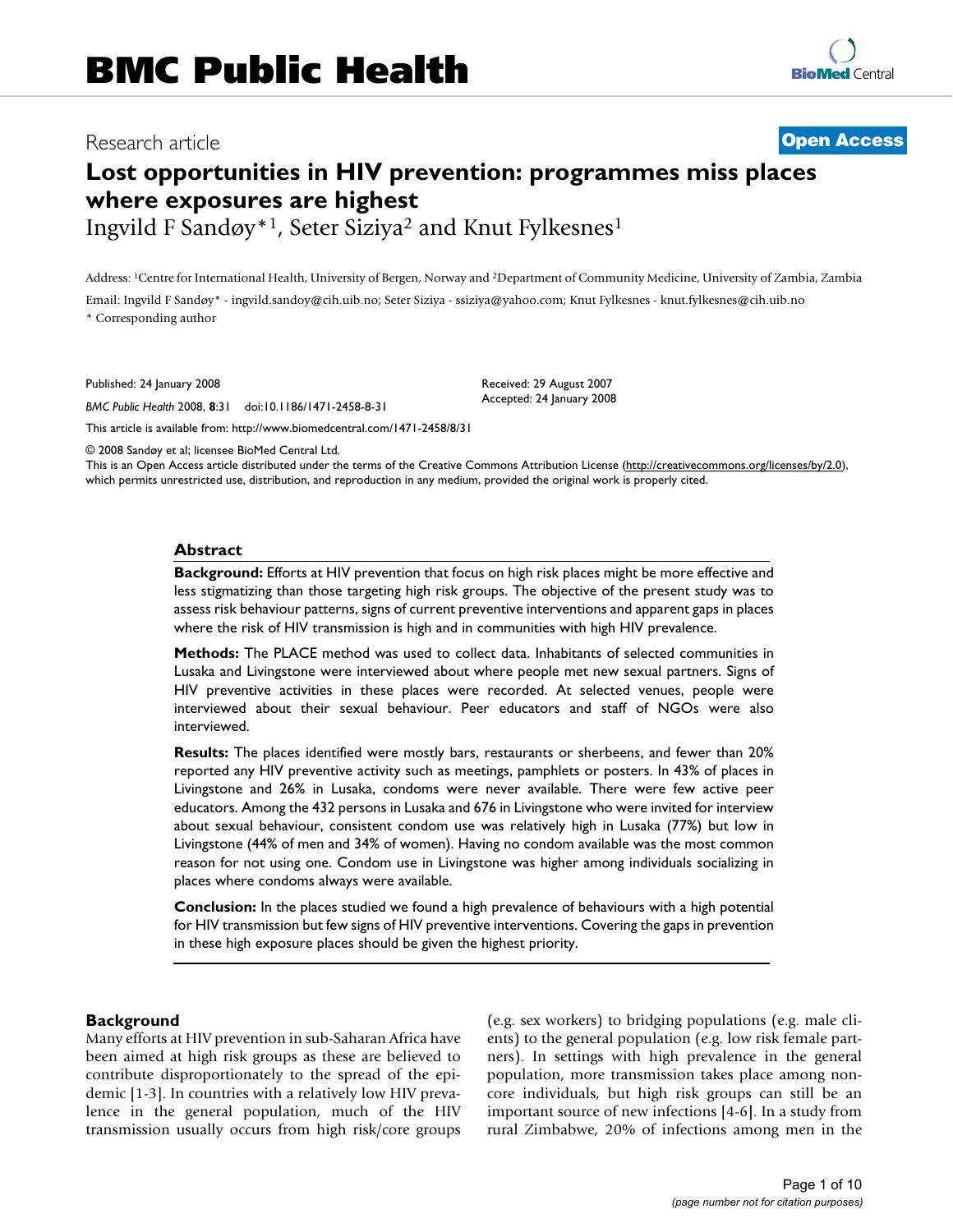general population were estimated to be due to sexual contact with sex workers [1]. Several examples show that interventions such as syndromic management, presumptive or prophylactic treatment of STIs, dedicated STI clinics, peer education and condom distribution targeted at sex workers have been successful in achieving increased condom use [7-16] and reduced incidence of STIs [7- 9,12,13,17,18] and HIV [8,18-20] in this high risk group, and some have also found reduced prevalence of STIs [17] and/or HIV [8,18] among their clients. Very few of these trials have, however, had randomized designs and comparable control groups. There is evidence that such interventions had an effect on the HIV incidence in the general population of Thailand [8,18] and Cambodia [21,22], but the potential impact on the population incidence in countries with much higher HIV prevalences, as in sub-Saharan Africa, is more uncertain [23]. A problem with interventions targeting specific groups is that they may cause stigmatisation of already-marginalized individuals. Furthermore, in many countries in Africa transactional sex and frequent partner changes are quite common among women who do not identify themselves as sex workers [1,24-26]. Using mathematical models, Boily et al. found that for epidemics with a high basic reproductive number, interventions targeting core groups should be supplemented by general population approaches early in the epidemic [5].

Weir et al. have proposed that prevention should be focused on places where exposure to HIV can be assumed to be very high and have described a method for identifying such places rapidly (called "Priorities for Local AIDS Control Efforts", abbreviated PLACE-method) [23]. The assumption is that in countries where the HIV prevalence is high, focusing on high risk places such as venues where people meet new sexual partners would be even more effective in reducing the HIV transmission rate than targeting interventions just at perceived high risk groups. It may also cause less stigmatisation [27]. Accordingly, studies of such high risk sites to assess the coverage and intensity of interventions are of particular importance. Studies of this type from sub-Saharan Africa have found few HIV interventions or condoms in such venues [23,28-30]. However, PLACE-studies conducted in East London, South Africa, in 2000 and 2003 showed an increase in condom use and a reduction in numbers of recent partners during a 3 year period, and this could possibly be related to a community-based intervention targeting high risk venues [31].

Despite numerous condom promotion campaigns in sub-Saharan Africa, condom use with non-regular partners for prevention of STIs, including HIV, is still relatively low (< 50%) [32-35]. An increase in condom use for casual sex has been observed in Zambia and Zimbabwe [34,36-38],

together with other changes in sexual behaviour. This is probably related to the observed declines in HIV prevalence. However, the prevalence among young people (a proxy of incidence) in both these countries is still high. It seems that condom use must reach a certain level to have a major influence on the epidemic [6,8,33]. Several studies indicate that making condoms easily available in places where people meet sexual partners may be critical for increasing the probability that people will use them [28,39-42]. However, despite many condom promotion campaigns, condoms are seldom found in bars, discos or guest houses where people meet potential sexual partners [23,28-30].

A growing number of studies from southern Africa have revealed signs of decline in the HIV epidemic [37,38,43- 48], but have also shown marked local differentials within countries [45,47,49]. An example from Zambia is the difference between trends appearing in two major cities, Livingstone and Lusaka. In Livingstone, HIV surveillance among antenatal clinic (ANC) attendees conducted since 1993 has shown a high and stable HIV prevalence of around 30% among women below the age of 25 years. In contrast, the HIV prevalence in Lusaka was very high in the early 1990s, but has declined during the past decade according to both ANC-based HIV surveillance and population-based surveys from Chelston township, i.e. from 22.5% in 1995 to 12.5% in 2003 in women in the general population aged 15–24 years [50,51]. Unfortunately, no system for monitoring the coverage and intensity of preventive interventions has been put in place until recently in either city, so there is insufficient information to explore the relationship between differentials in transmission trends and past preventive efforts. Although HIV prevention programs appear to have been successful in Chelston, it is vital to sustain the energy in both cities. We investigated signs of current preventive efforts and apparent gaps in places where people meet new partners in these two urban settings approximately 20 years after the first prevention programs were launched.

# **Methods**

We wanted to study high risk places in Lusaka, the capital city of Zambia, and in Livingstone, a border city and the main tourist spot in Zambia, which are two urban communities where the HIV epidemic has developed differently. We selected townships in the two cities for which we have data about HIV prevalence over time. The ANCbased HIV surveillance in Livingstone includes data from the health clinics in Maramba, Dambwa and New Boma, and the results from these three clinics are pooled in the surveillance reports. In Lusaka, we chose Chelston as our study community as we have both population-based and ANC-based prevalence data from this township. According to the 2000 population census Chelston had a popu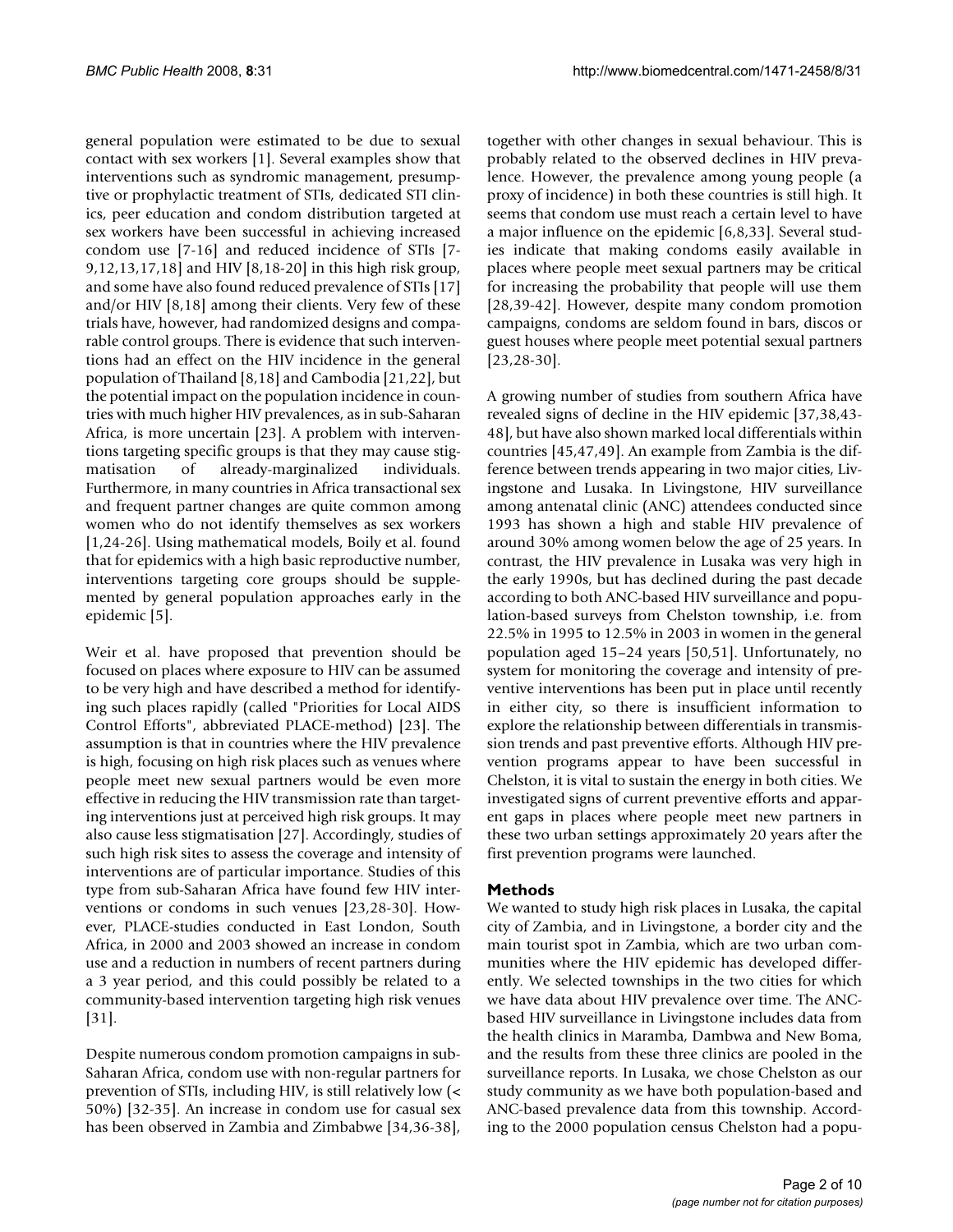lation of 33,700 and the three townships in Livingstone had a total population of 41,800. Both cities have high unemployment rates, but we observed worse housing and sanitary conditions, indicating higher poverty levels, in the three study communities in Livingstone than in Chelston. Livingstone had many sherbeens (informal drinking places operating illegally without a license to serve alcohol), but none were found in Chelston.

The PLACE-method was used to collect the information. During the first phase of the study people who knew the selected communities well because they lived or worked there, such as young people encountered in the streets, health personnel, taxi drivers, shop staff and bar workers, were interviewed about places where local people meet new sexual partners. The informants were people that the interviewers met as they walked systematically through the study areas. The target number of informants during the first phase was 200 in Chelston and 400 in Livingstone as a bigger area would be covered in Livingstone. The study team also looked for places where people gathered and it seemed likely that new partnerships were formed.

During the second phase, the interviewers tried to find all the sites that had been mentioned. As informants in Livingstone, with just a few exceptions, only mentioned places in Maramba, Dambwa and the city centre, we decided to examine only venues in these areas. In Chelston, most of the places mentioned were within Chelston, and we only visited these. In those places that were found, one person who knew the site well (a bar worker or a regular guest) was interviewed about what activities occurred there and the availability of condoms and educational materials.

The last part of the study consisted of interviews on sexual behaviour and partnership establishment with a sample of individuals who socialized at selected venues. All sites mentioned by more than 10 informants during the first phase, and a random sample of 30% of the remaining sites were selected for interviews (with the probability of selection proportional to the estimated number of guests on an average night). The interviewers approached individuals who were standing along two imaginary diagonal lines connecting the four corners of the room, and tried to interview as many as possible in each venue visited.

We excluded churches and schools that had been identified in the first phase from the second and third phases of the study because the authorities were reluctant to distribute condoms, and we did not expect them openly to admit that people met sexual partners in schools or churches.

In addition, the interviewers recorded observations and concerns that were repeatedly mentioned in the venues. We also interviewed one nurse, one counsellor and 1–2 peer educators at three of the health clinics in the townships, and staff of the NGOs who ran HIV preventive activities in the study areas. All the interviews were performed between September and December 2005.

# *Statistical analysis*

Statistical analyses were performed using SPSS version 13- 0. The results of the interviews with people socializing in the venues were weighted by multiplying by the estimated number of guests at busy hours and dividing by the number of interviews conducted. We performed a chisquare test of independence to test for a relationship between number of partners in the last month and engaging in transactional sex among women. A p-value less than 0.05 indicated a significant association between the number of sexual partners and engaging in transactional sex.

# *Ethical aspects*

We only interviewed adults 18 years or older. All interviews were anonymous and based on oral consent, and the informants were assured that the information they provided would not be linked to them or to the specific site. The protocol was approved by the Research Ethics Committee of the University of Zambia (Ref no. 012-08- 05).

# **Results**

During the first phase of the study, 275 informants in Lusaka and 434 in Livingstone were asked where people met new sexual partners. Seventy-eight places in Lusaka and 147 situated in Maramba, Dambwa and the city centre of Livingstone were identified. In Lusaka, most of the places were bars or restaurants. The rest were schools, night clubs, guest houses, churches, a cinema hall and a bus stop. In Livingstone, 50% of the places were sherbeens, 37% bars and restaurants, and the rest were guest houses and night clubs (Table 1). Approximately 40% of the venues were reported to have between 10–25 guests during busy hours, and another 40% of the venues had 26–50 guests.

# *HIV preventive activities in venues*

HIV preventive activities such as meetings and distribution of pamphlets had taken place in fewer than 5% of the venues, and HIV-related posters had been present in 17% of the venues in Livingstone and 3% in Lusaka (Table 2). Only a third of the venues were reported always to have condoms available. When asked to produce condoms, the staff in 42% and 26% of the venues in Livingstone and Lusaka respectively could do so (Table 3). Condoms were never available in 26% of the venues in Lusaka and 43%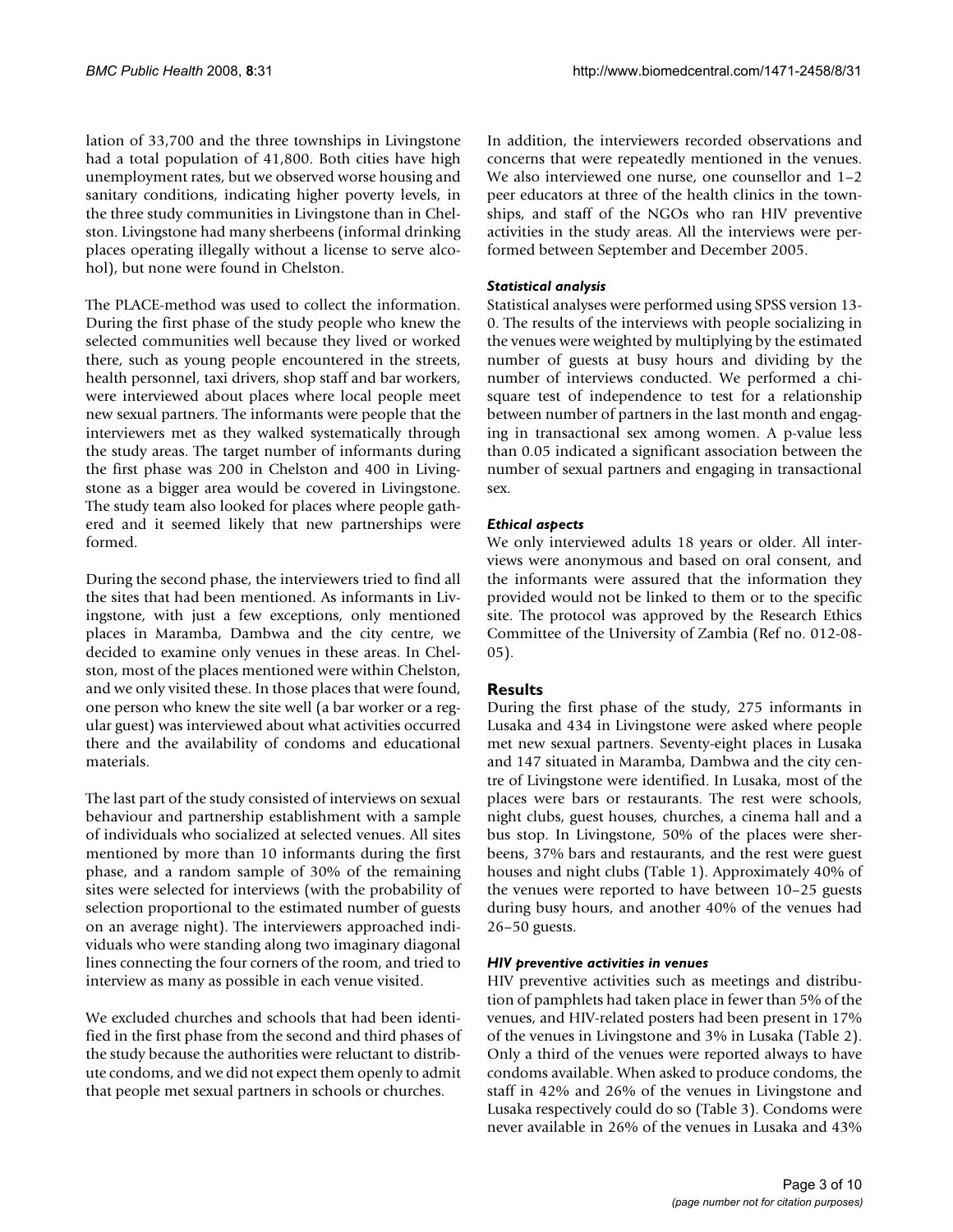|                    |                                                                     |                 | Lusaka    |    | Livingstone |
|--------------------|---------------------------------------------------------------------|-----------------|-----------|----|-------------|
|                    |                                                                     | %               | N (sites) | %  | N (sites)   |
| Type of place      | Sherbeen                                                            | 0               | 78        | 50 | 147         |
|                    | Bar/restaurant                                                      | 76              |           | 37 |             |
|                    | Night club                                                          | 4               |           | 5  |             |
|                    | Guest house                                                         | 3               |           |    |             |
|                    | School                                                              | ב               |           | 0  |             |
|                    | Bus station                                                         |                 |           | 0  |             |
|                    | Church                                                              | $\overline{10}$ |           | 0  |             |
|                    | Cinema hall                                                         |                 |           | 0  |             |
| Place verification | Venue found                                                         | 82              | 78        | 78 | 147         |
|                    | Venue found, but no venue representatives willing to be interviewed |                 |           |    |             |
|                    | Venue not found                                                     | 0               |           | 2  |             |
|                    | Venue closed temporarily                                            |                 |           | 0  |             |
|                    | Venue closed permanently                                            |                 |           |    |             |
|                    | Venue not visited                                                   | $\overline{0}$  |           | 10 |             |

#### **Table 1: Venues mentioned by informants during the first phase**

in Livingstone (Table 2). However, respondents in 84% of the venues in Lusaka and 63% in Livingstone stated that it was possible to find condoms within 10 minutes of the site.

## *Individuals socializing*

During the third phase of the study 432 persons in Lusaka and 676 in Livingstone were invited for interview. The refusal rates were 2.8% in Lusaka and 2.5% in Livingstone. Eighty-five percent of the respondents in Lusaka

## **Table 2: Responses to interview with venue representatives (one per site)**

|                                                                             |                                          |                    | Lusaka         |           | Livingstone  |           |
|-----------------------------------------------------------------------------|------------------------------------------|--------------------|----------------|-----------|--------------|-----------|
|                                                                             |                                          |                    | ℅              | N (sites) | %            | N (sites) |
| Staff or patron agreed to be interviewed                                    |                                          |                    | 97             | 66        | 99           | 116       |
|                                                                             | Men meet new female sexual partners here |                    | 72             | 64        | 82           | 115       |
| Women meet new male sexual partners here                                    |                                          |                    | 73             | 64        | 82           | 114       |
|                                                                             | Men meet new male sexual partners here   |                    | $\mathbf{H}$   | 64        | 0            | $ $  4    |
| Sex workers operate here                                                    |                                          |                    | 73             | 64        | 80           | 115       |
| Among men who come to this venue                                            | --- find new sexual partners here        | None               | 28             | 61        | 21           | 114       |
|                                                                             |                                          | Some               | 35             |           | 73           |           |
|                                                                             |                                          | Most               | 37             |           | 6            |           |
|                                                                             | --- appear to be paying for sex          | None               | 31             | 61        | 21           | $ $  4    |
|                                                                             |                                          | Some               | 34             |           | 73           |           |
|                                                                             |                                          | Most               | 35             |           | 7            |           |
| Among women who come to this venue                                          | --- find new sexual partners here        | None               | 33             | 61        | 9            | 113       |
|                                                                             |                                          | Some               | 30             |           | 70           |           |
|                                                                             |                                          | Most               | 37             |           | $\mathbf{H}$ |           |
|                                                                             | None<br>--- appear to be selling sex     |                    | 32             | 62        | 9            | 113       |
|                                                                             |                                          | Some               | 28             |           | 69           |           |
|                                                                             |                                          | Most               | 40             |           | $\mathbf{H}$ |           |
| HIV preventive activities that have taken place in venue!                   |                                          | Lectures/seminars  | $\overline{2}$ | 58        | 4            | 115       |
|                                                                             |                                          | Pamphlets/leaflets | 3              | 58        | 3            | 115       |
|                                                                             |                                          | Posters            | 3              | 58        | 17           | 115       |
| How often condoms available to guests in venue                              | Always                                   |                    | 28             | 58        | 31           | 114       |
|                                                                             | Sometimes                                |                    | 47             |           | 26           |           |
|                                                                             | Never                                    |                    | 26             |           | 43           |           |
| Condoms reported to be available in venue at time of interview <sup>1</sup> |                                          |                    | 29             | 58        | 44           | 115       |

N varies because of missing responses to some questions.

1 Including only sherbeens, bars/restaurants, night clubs, guest houses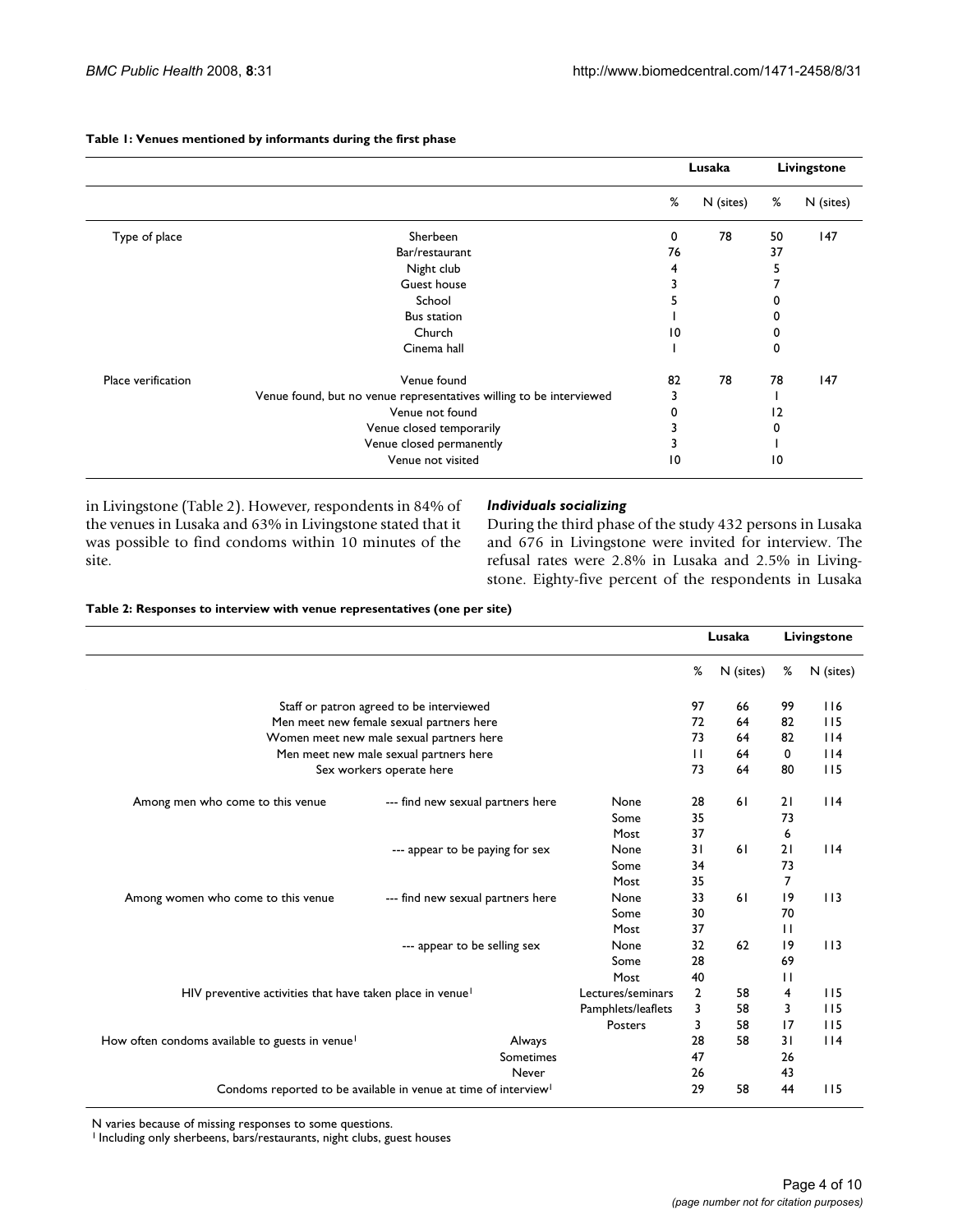| Table 3: Percentage of venues where interviewers observed condoms |  |  |
|-------------------------------------------------------------------|--|--|
|-------------------------------------------------------------------|--|--|

|                                                                |                                                                                                                                                            | Lusaka             |                | Livingstone |                |
|----------------------------------------------------------------|------------------------------------------------------------------------------------------------------------------------------------------------------------|--------------------|----------------|-------------|----------------|
|                                                                |                                                                                                                                                            | %                  | N (sites)      | %           | N (sites)      |
| Condoms observed by interviewer                                |                                                                                                                                                            | 26                 | 58             | 42          | 115            |
| Percentage of venues <sup>1</sup> where condoms observed among | Venues where condoms said always to be available<br>Venues where condoms said sometimes to be available<br>Venues where condoms said never to be available | 75<br>$\mathbf{H}$ | 16<br>27<br>15 | 94<br>47    | 35<br>30<br>49 |

<sup>1</sup> Including only sherbeens, bars/restaurants, night clubs, guest houses

and 77% in Livingstone were males. Almost all (> 99%) were from the city where they were interviewed. The average ages were 21.1 (SD 3.3) and 24.9 (SD 5.6) years for females (p < 0.001) and 26.9 (SD 5.1) and 29.9 (SD 6.6) years for males ( $p < 0.001$ ) in Lusaka and Livingstone, respectively, and the average numbers of years of school attendance were 11.6 (SD 1.7) and 9.9 (SD 2.2) for women (p < 0.001) and 11.5 (SD 2.5) and 11.4 (SD 2.4) for men.

#### *High level of sexual risk behaviour*

Half the men in both cities stated that they had come to the venues to meet a sexual partner. Among women, 66% in Livingstone and 8% in Lusaka reported such intentions, and 85% and 60% respectively reported ever having met a sexual partner in the venue where they were interviewed (Table 4). In 99% of the venues at least one person reported having previously met sexual partners in the place where he/she was interviewed. In Livingstone, 93% of women said this had happened during the previous week, whereas in Lusaka, 51% reported the same. Half the women interviewed in Lusaka and 87% in Livingstone had received money in exchange for sex during the 3 months prior to the survey, but the interviewers observed that more women were approaching men and seemed to be negotiating sex than admitted it. The median number of partners in the last month preceding the survey was 3 (IQR 2–4) for men in both cities, 3 (IQR 2–4) for women in Livingstone and 2 (IQR 1–3) for women in Lusaka. A high proportion of these partners were new for women in both Livingstone (77%) and Lusaka (50%). We also found that women who had had 3 or more sexual partners in the previous month were more likely to engage in transactional sex ( $p < 0.001$ ).

#### *Condom use*

More than 80% of men and women in Lusaka claimed to have used a condom both during the last sexual intercourse with a partner from the venue where they were interviewed and with the last new partner, whereas only half the women and approximately 60% of the men in Livingstone reported the same. The proportion of respondents who had used a condom with all new partners in the previous month was also much higher in Lusaka, and the same applied to condom use with clients for women who admitted receiving gifts for sex (Table 4). About three quarters of men and 67% of women with more than 9 years of schooling used a condom with the last new partner compared to 43% and 20% respectively with 0–7 years of education ( $p < 0.001$ ). The proportions who reported not using a condom with the last new partner were 14% and 39% among men and 12% and 45% among women in Lusaka and Livingstone respectively. Not having a condom at hand, trusting the partner, dislike of condoms, and conviction that condoms can break, were the most common reasons mentioned. The majority (68%) of male respondents in Lusaka believed that condoms were very effective in preventing HIV, but the others were less convinced. Twenty-nine percent of men and 34% of women in Livingstone and 17% of men and 44% of women in Lusaka expressed low trust in the effectiveness of condoms.

The majority of women said that their partners had brought the last condom they used. More women in Livingstone than in Lusaka had a condom in their pocket when asked to show the interviewers one, whereas around a third of men in both cities could prove that they had brought a condom (Table 4). Women in Livingstone who had a condom with them were more likely to have used a condom with the last new partner than those who did not have a condom (OR 2.72; 95% CI 1.27–5.84). Condom use in Livingstone was also higher among individuals who socialized in places where condoms were declared always to be available and in places where condoms were observed by the interviewers ( $p = 0.001$ ), and this was especially the case for men who were not convinced that condoms were effective in preventing HIV transmission. In Lusaka, reported condom availability was not associated with condom use (Figure 1).

#### *Current HIV preventive programs in the townships*

In both Lusaka and Livingstone, the local health clinics ran VCT and youth peer education programs. In addition, some NGOs ran such programs and distributed condoms. In both cities, a number of youth peer educators had been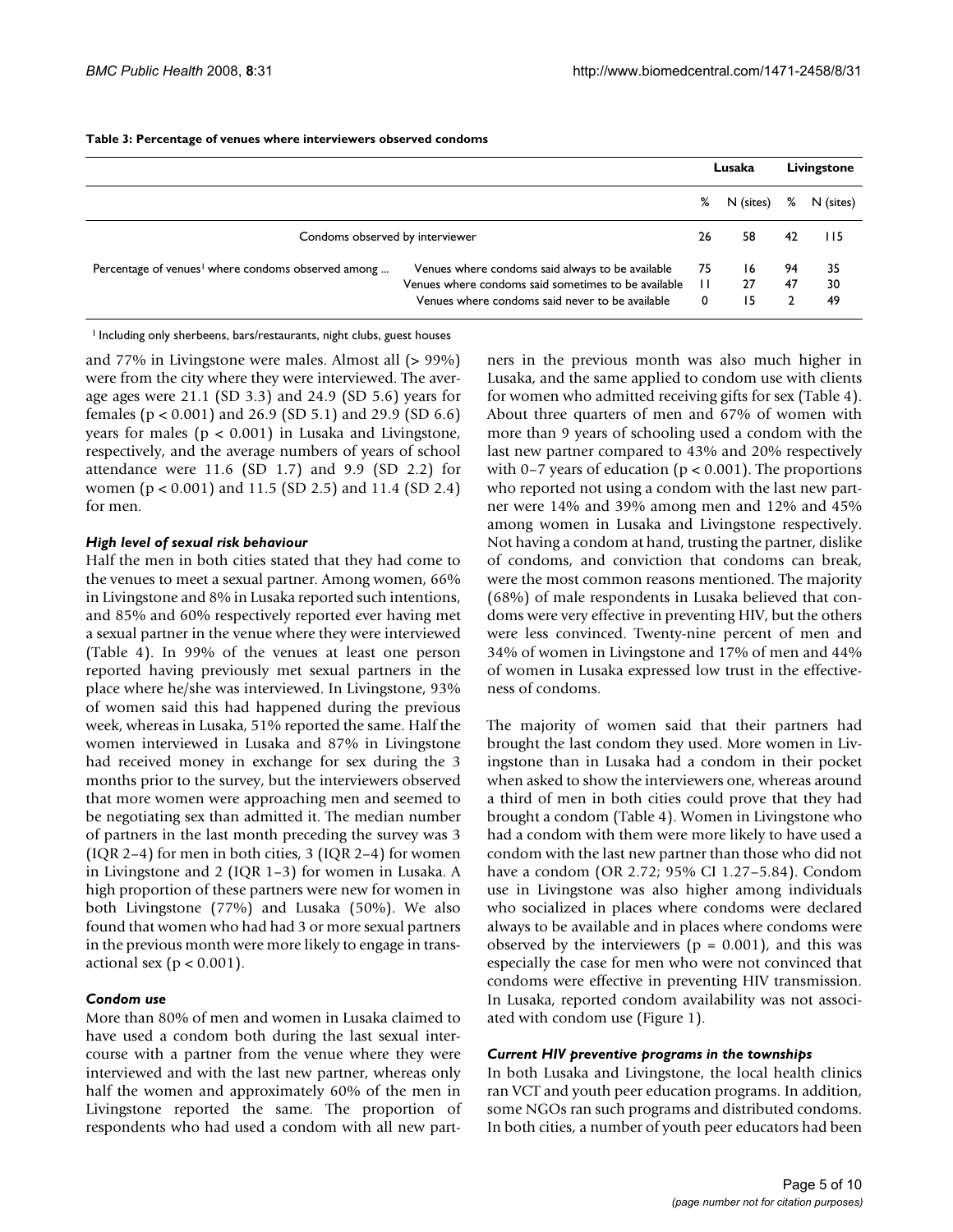|                                                                                 |                         | <b>Males</b> |       |                 |     | <b>Females</b>  |       |    |             |
|---------------------------------------------------------------------------------|-------------------------|--------------|-------|-----------------|-----|-----------------|-------|----|-------------|
|                                                                                 |                         | Lusaka       |       | Livingstone     |     | Lusaka          |       |    | Livingstone |
|                                                                                 |                         | %            | $N^*$ | %               | N*  | %               | $N^*$ | %  | N*          |
| Came to meet a sexual partner                                                   |                         | 53           | 229   | 51              | 413 | 8               | 61    | 66 | 138         |
| Ever met a sexual partner here                                                  |                         | 68           | 358   | 63              | 508 | 60              | 62    | 85 | 149         |
| Used a condom the last time had sex with a partner from this venue              |                         | 85           | 234   | 64              | 315 | 81              | 37    | 52 | 126         |
| Any new sexual partner last 4 weeks                                             |                         | 76           | 354   | 78              | 500 | 70              | 62    | 87 | 149         |
| Used a condom the last time had sex with one of these new partners              |                         | 86           | 265   | 61              | 386 | 88              | 43    | 55 | 129         |
| How often used condom with new partners during the previous 4<br>weeks          | Always                  | 77           | 258   | 44              | 378 | 77              | 43    | 34 | 125         |
|                                                                                 | <b>Sometimes</b>        | 22           |       | 44              |     | 23              |       | 58 |             |
|                                                                                 | Never                   | $\mathbf{I}$ |       | 13              |     | $\Omega$        |       | 8  |             |
| Have brought a condom                                                           |                         | 45           | 356   | 36              | 503 | 5               | 61    | 46 | 151         |
| Condom shown if claimed to have brought                                         |                         | 93           | 150   | 94              | 179 | 25              | 4     | 83 | 69          |
| Condom shown (out of all)                                                       |                         | 39           | 366   | 33              | 517 | $\overline{2}$  | 65    | 37 | 154         |
| Self-perceived risk of HIV                                                      | None                    | 35           | 350   | 33              | 505 | 23              | 61    | 37 | 151         |
|                                                                                 | Moderate                | 45           |       | 36              |     | 34              |       | 36 |             |
|                                                                                 | High                    | 12           |       | 20              |     | 25              |       | 15 |             |
|                                                                                 | Very high               | 7            |       | $\overline{10}$ |     | 18              |       | 12 |             |
| Discussed with anyone in the last 6 months how to prevent becoming HIV infected |                         | 86           | 273   | 83              | 498 | 85              | 54    | 65 | 150         |
| If yes, with whom?                                                              | Parents                 | 8            | 235   | $\overline{2}$  | 413 | $\overline{2}$  | 46    | 3  | 97          |
|                                                                                 | Grandparents            | 4            |       | $\overline{2}$  |     | $\overline{13}$ |       | 4  |             |
|                                                                                 | Brothers/sisters/cousin | 38           |       | 15              |     | 15              |       | 20 |             |
|                                                                                 | Spouse                  | 39           |       | 42              |     | 50              |       | 27 |             |
|                                                                                 | Friends                 | 94           |       | 80              |     | 94              |       | 92 |             |
|                                                                                 | Peer educators          | $\mathbf{H}$ |       | 9               |     | 9               |       | 16 |             |
|                                                                                 | Health personnel        | 18           |       | 29              |     | 24              |       | 22 |             |
| Have received money in exchange for sex in the past 3 months (women)            |                         |              |       |                 |     | 50              | 62    | 87 | 150         |
| Used a condom last time received money in exchange for sex (women)              |                         |              |       |                 |     | 85              | 27    | 54 | 127         |
| Given money or gifts in exchange for sex in the past 3 months (men)             |                         | 74           | 356   | 81              | 499 |                 |       |    |             |
| Used a condom last time paid for sex (men)                                      |                         | 92           | 264   | 69              | 405 |                 |       |    |             |
| Had sex with man during the past 4 weeks (men)                                  |                         | 0            | 348   | $\mathbf 0$     | 494 |                 |       |    |             |

#### **Table 4: Responses from individuals socializing at places where people meet new sex partners**

N varies because of missing responses to some questions.

\*Individuals socializing at venues

trained during the previous 2–3 years, but only a handful were still active in the townships we studied. For example, 2 years after 20 peer educators were trained by one NGO in Lusaka, only one was still involved. Most of the peer educators had quit because of lack of incentives, followup, material or mental support, or fringe benefits such as reduction in fees at the health clinic from which they were working. Many of the peer educators were also frustrated that they were not involved in planning prevention and health care services for young people. Those peer educators who were still active worked primarily from their offices and rarely did outreach activities. None of the peer programs currently targeted places where people met sexual partners, and no other programs did this at the time of the survey. The posters and leaflets that were found in a few of the venues had been distributed by peer educators some time previously.

None of the clinics in the townships in our study currently had programs targeting sex workers, and only one NGO initiative, Corridors of Hope, targeted this group in Livingstone in 2005. They reported that they were offering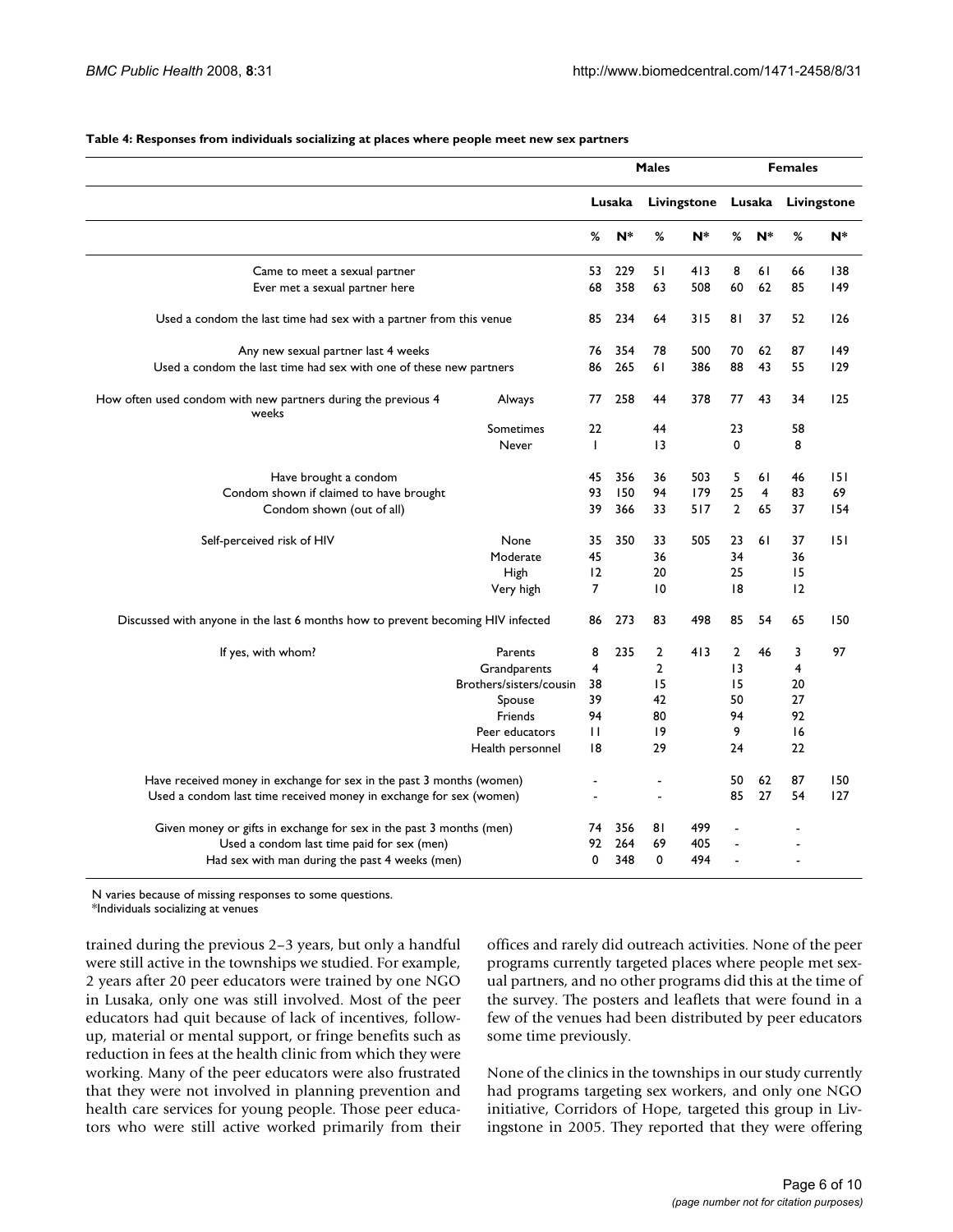

## Figure 1

**Condom use with the previous partner in relation to condom availability at the venue**. Proportion reporting condom use with the previous sexual partner from a specific venue in relation to how often condoms were reported to be available at the same venue, men and women combined.

approximately 2000 sex workers in Livingstone free STIservices and VCT, promoting condom use, and training sex workers as peer educators (Program Director, Corridors of Hope (CoH), Family Health International). According to a survey conducted by CoH among female sex workers in 2003, 51% in Livingstone were registered with the program [52]. In 2006, however, they closed down all their activities in the city.

# **Discussion**

This study successfully identified venues at which there was a high risk of HIV exposure among individuals socializing. Most of the guests interviewed reported having met a sexual partner in the venue where they were interviewed, and the median number of sexual partners reported during the month prior to the study was high. Our study revealed missed opportunities in prevention, as very few of these venues seemed ever to have been exposed to HIV preventive activities, and we found no current interventions that specifically targeted these high-risk venues. In comparison, similar PLACE-studies conducted in two other urban areas in Zambia, i.e. Mongu and Kapiri Mposhi, in 2005 found that one third and half the highrisk venues reported previous HIV prevention activities, respectively [53,54]. The current study also revealed major gaps related to recruitment, continuous training and follow-up of youth peer educators.

The respondents reported a higher median number of sexual partners in the previous month than men and women in the general population in Chelston, who reported a median of 1 for the previous year in 2003 [unpublished data]. The number was also higher than the median of 1

found among men and women in the PLACE-studies in Mongu and Kapiri Mposhi [53,54]. Reported condom use among respondents in both Lusaka and Livingstone was higher than has been reported with casual partners in the Sexual Behaviour Survey 2005 (50% in urban areas) [34] and in the PLACE-studies from Mongu and Kapiri Mposhi (< 25%) [53,54], and in Lusaka the level was slightly higher than in the population-based survey from Chelston (70%) [Unpublished data]. This may reflect the higher partner turnover in the current study.

The lack of association between condom availability and condom use in Lusaka may be partly because condoms were allegedly nearly always available nearby, and higher trust in the protective effect of condoms among men in Lusaka made them willing to walk further to obtain condoms when they needed them. Most women in both cities relied on their partner to have a condom, and considering that a higher percentage of women in Livingstone than in Lusaka had a condom in their pocket (37% vs. 2%), their attitude to condoms did not seem to be decisive. In both cities not having a condom at hand was the most usual reason given for not using one with the last new partner or the last paying partner. After decades of condom promotion campaigns, it is thought-provoking that so many of the respondents expressed low trust in the effectiveness of condoms. Influential religious and political leaders who have emphasized the theoretical risk of HIV transmission when using a condom may have contributed to this [55-57]. It is encouraging that making condoms readily available seemed partially to compensate for sceptical attitudes among men in Livingstone. Since many of those who are out socializing also consume alcohol, making them less cautious, and as sexual intercourse is often not planned, it is important to make it easy for people to protect themselves. Providing condoms at venues where people socialize is therefore a simple but potentially effective structural intervention for preventing HIV transmission. Condoms can easily be placed in toilets and in rooms of guest houses and hotels so that people can obtain them out of public sight.

Transactional sex was very common among respondents in both cities, especially in Livingstone, which might reflect the higher level of poverty there. Numerous studies from sub-Saharan Africa have shown that many women who engage in transactional sex do not identify themselves as commercial sex workers, nor are they seen as such by the rest of the community. Receiving money and gifts for sex may be among the few available ways for women to secure themselves and their families financially when other sources of income are not sufficient [24,25,58-62], but the women may also have some hope that such relationships will evolve to become more lasting, i.e. marriage. The desperate need for money and the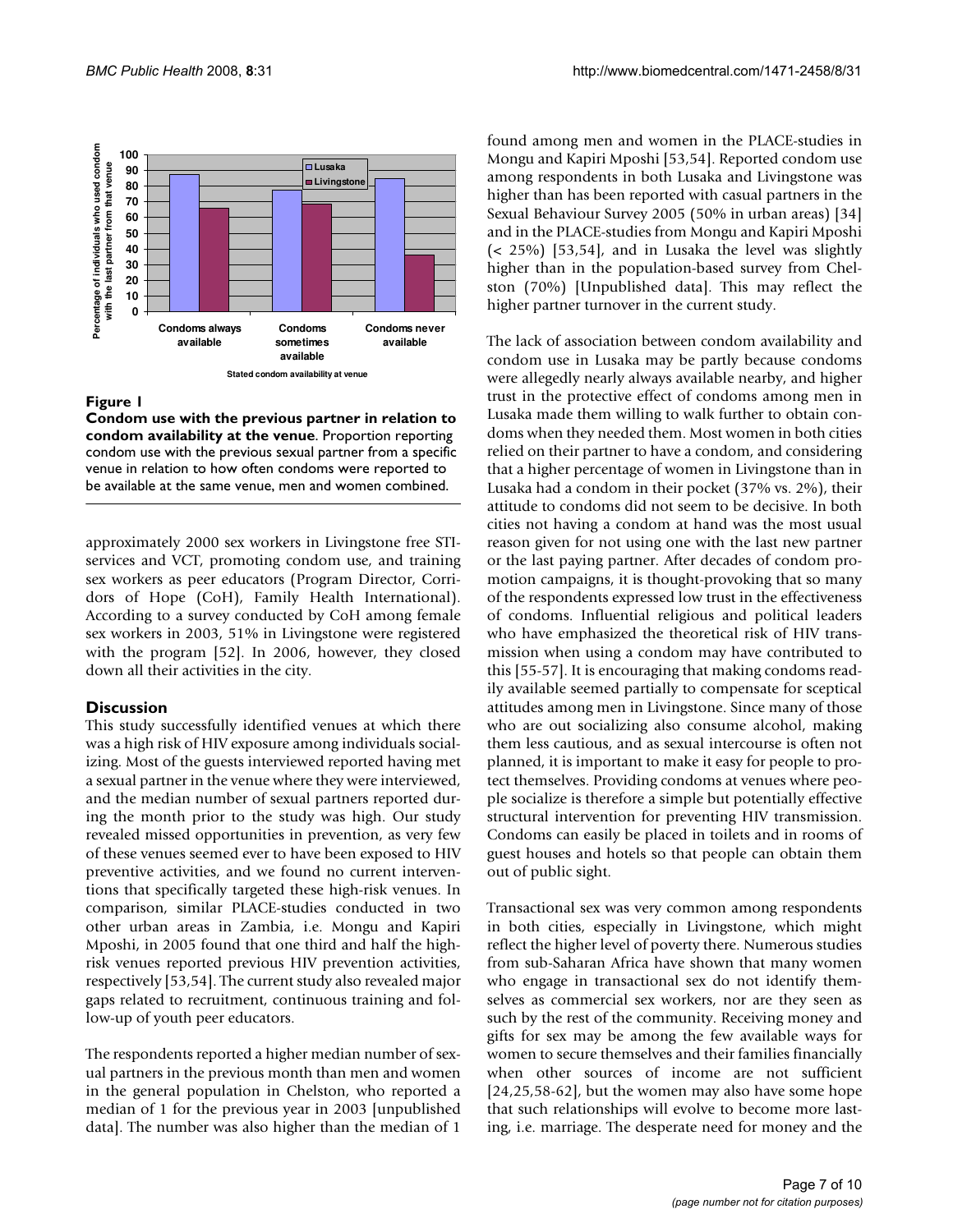interest in a long-term relationship often put them in a weak position for negotiating condom use [24-26,59-61].

There have generally been very few preventive interventions in Zambia targeting sex workers with dedicated clinics and peer education, and Corridors of Hope, the only provider in Livingstone, has now closed down its activities. There is a need for political will to launch such interventions which have been shown to be effective in reducing HIV incidence among sex workers. A limitation of such programs is, however, that they may not reach women who only periodically engage in transactional sex, although they also may have a high partner turnover and many concurrent partners and may seldom use condoms [59]. Interventions targeting high risk places in addition to high risk groups are likely to reach a higher proportion of these women. This means that all venues where people meet sexual partners should be targeted, since women who perceive themselves as professional sex workers may operate in other establishments and other neighbourhoods than women who engage in transactional sex more infrequently [59]. There is currently a lack of strong evidence for the hypothesis that providing condoms and health educational materials in venues where people meet new sexual partners has an impact on HIV incidence in the general population. However, although no randomized field trials have been conducted that directly compare interventions targeting places with those targeting specific groups, it makes sense that approaches that also include women who engage in high risk behaviours only periodically, and their male partners, will be more effective against mature generalized epidemics.

Half the venues identified in Livingstone were sherbeens. In contrast, such places were non-existent in Chelston. This difference may reflect a different level of law enforcement in respect of alcohol regulations, or simply a different drinking culture. We do not have detailed data about the socioeconomic conditions in the townships we studied, but the available information from the Central Statistical Office is consistent with the observation of a high level of poverty in both cities.

We are convinced that we have a representative sample of venues where people meet sexual partners, as we tried to visit all the places mentioned and were able to find representatives willing to be interviewed in almost all of them. During the third phase, however, a convenient sampling method is used in all PLACE-studies. People who were reluctant to be interviewed could withdraw from the space near the interviewers. This means that although we recorded a very low refusal rate and tried to follow a predetermined sampling technique, we may not have interviewed a representative sample of the guests. The fact that some of the questions had a higher proportion of missing values than others, e.g. "Why did you come here today? – to meet a sexual partner?", could indicate partial refusals, but these questions did not appear to be more intimate than questions with a higher response rate. In any case, it is impossible to judge whether the successfully interviewed were engaging in greater or lesser risk behaviours than guests who were not interviewed. As in any study on sexual behaviour, it is also possible that the respondents were both under- and over-reporting certain behaviours. We found signs that some women who denied intentions to meet a sexual partner were not speaking the truth. Condom use may have been over-reported. However, the information that could be validated about condoms turned out to be reliable; in most of the places where the staff/patrons claimed that condoms were always available, and among most of the men who said they had brought a condom, this was verified.

The PLACE-method is intended for rapid assessment of the current situation and for making recommendations for the future based on such assessments, and not for drawing causal inferences. We only have data from one point in time, and it is therefore impossible to say whether any of the differences we found in the data in Lusaka and Livingstone could explain why the epidemics have had different courses in the two cities. Although few signs of HIV preventive programs were revealed at the time of the study, we cannot exclude the possibility that both cities may previously have been exposed to intensive campaigns against HIV in such venues.

# **Conclusion**

Many missed HIV preventive opportunities were identified in places where exposure is highest. Covering this gap would probably have a high impact on a short term basis, and the need to establish a monitoring and evaluation system in this regard is urgent. The present findings are to be followed up in the areas studied through an intervention comprising condom distribution and peer education among young people. To curtail transmission further, however, we believe that interventions with more longterm perspectives are badly needed, for example offering social and economic support programs that target women being forced into sex work.

# **List of abbreviations used**

ANC Antenatal clinic

HIV Human immunodeficiency virus

NGO Non-governmental organization

PLACE Priorities for Local AIDS Control Efforts

STI Sexually transmitted infection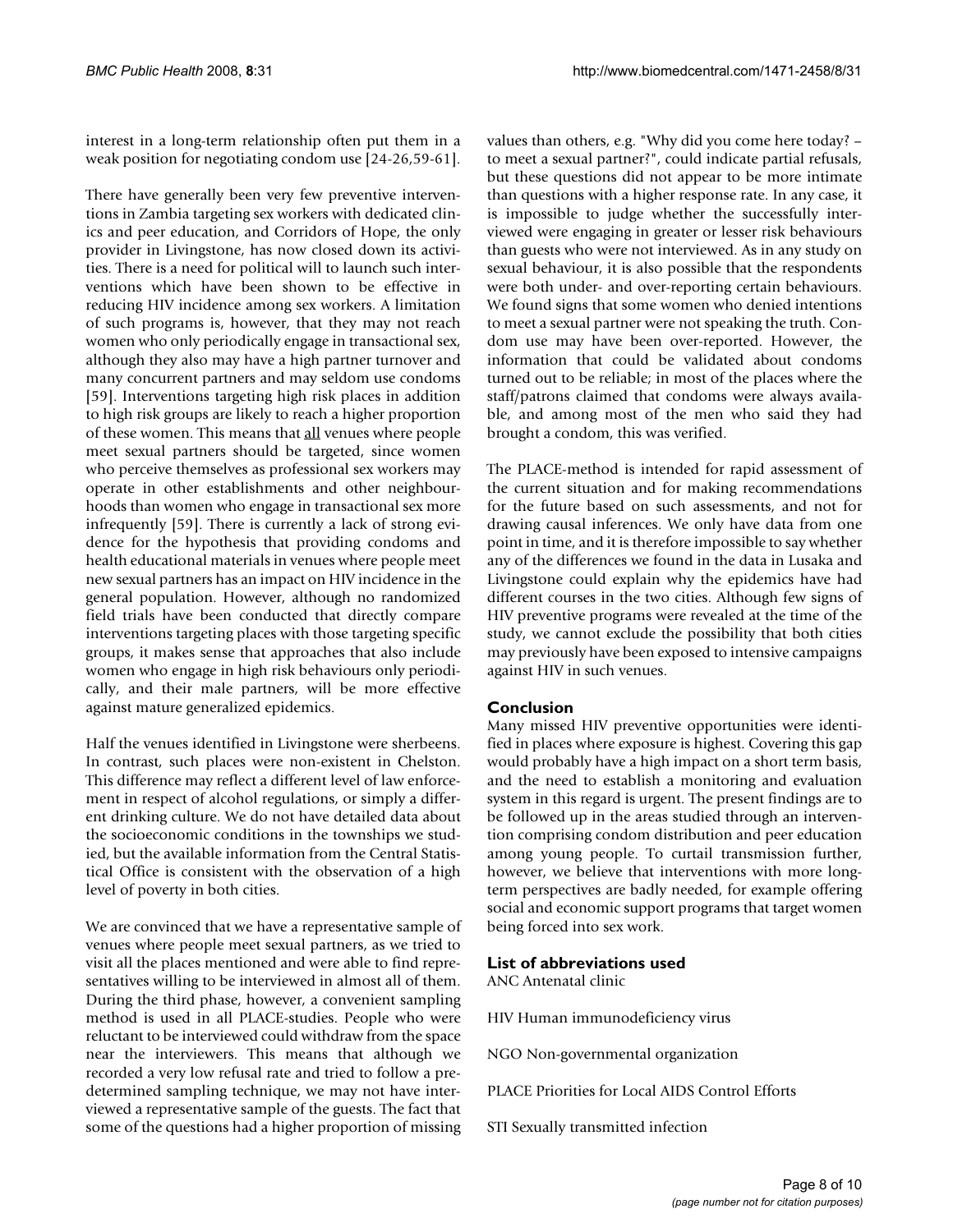# **Conflicts of interest**

The author(s) declare that they have no competing interests.

# **Authors' contributions**

IFS prepared the proposal, coordinated and supervised the survey, and conducted interviews with health personnel and peer educators, analysed the data, interpreted the findings and wrote the manuscript. SS helped develop the protocol, assisted in the supervision of data collection, and took active part in revising the manuscript. KF made substantial contributions to the conception of the survey and took active part in interpreting the results and revising the manuscript. All authors read and approved the final manuscript.

# **Acknowledgements**

We want to thank the research assistants Joyce Nkomba and Peter Sinkamba who carried out most of the interviews. We are also grateful to all the respondents for participating in the study.

The study was funded through the NUFU-project "Strengthening HIVrelated interventions in Zambia: co-operation in research and institution capacity building 2002–2006" and the Norwegian Research Council project "Searching for effective HIV-prevention in sub-Saharan Africa: Focusing on local contexts".

## **References**

- 1. Cowan FM, Langhaug LF, Hargrove JW, Jaffar S, Mhuriyengwe L, Swarthout TD, Peeling R, Latif A, Basset MT, Brown DW, Mabey D, Hayes RJ, Wilson D: **[Is sexual contact with sex workers impor](http://www.ncbi.nlm.nih.gov/entrez/query.fcgi?cmd=Retrieve&db=PubMed&dopt=Abstract&list_uids=16249714)[tant in driving the HIV epidemic among men in rural Zimba](http://www.ncbi.nlm.nih.gov/entrez/query.fcgi?cmd=Retrieve&db=PubMed&dopt=Abstract&list_uids=16249714)[bwe?](http://www.ncbi.nlm.nih.gov/entrez/query.fcgi?cmd=Retrieve&db=PubMed&dopt=Abstract&list_uids=16249714)** *J Acquir Immune Defic Syndr* 2005, **40(3):**371-376.
- 2. Morris CN, Ferguson AG: **[Estimation of the sexual transmission](http://www.ncbi.nlm.nih.gov/entrez/query.fcgi?cmd=Retrieve&db=PubMed&dopt=Abstract&list_uids=16854995) [of HIV in Kenya and Uganda on the trans-Africa highway: the](http://www.ncbi.nlm.nih.gov/entrez/query.fcgi?cmd=Retrieve&db=PubMed&dopt=Abstract&list_uids=16854995) [continuing role for prevention in high risk groups.](http://www.ncbi.nlm.nih.gov/entrez/query.fcgi?cmd=Retrieve&db=PubMed&dopt=Abstract&list_uids=16854995)** *Sex Transm Infect* 2006, **82(5):**368-371.
- 3. Jha P, Nagelkerke JD, Ngugi EN, Prasada Rao JV, Willbond B, Moses S, Plummer FA: **[Public health. Reducing HIV transmission in](http://www.ncbi.nlm.nih.gov/entrez/query.fcgi?cmd=Retrieve&db=PubMed&dopt=Abstract&list_uids=11305312) [developing countries.](http://www.ncbi.nlm.nih.gov/entrez/query.fcgi?cmd=Retrieve&db=PubMed&dopt=Abstract&list_uids=11305312)** *Science* 2001, **292(5515):**224-225.
- 4. Lowndes CM, Alary M, Meda H, Gnintoungbe CA, Mukenge-Tshibaka L, Adjovi C, Buve A, Morison L, Laourou M, Kanhonou L, Anagonou S: **[Role of core and bridging groups in the transmission](http://www.ncbi.nlm.nih.gov/entrez/query.fcgi?cmd=Retrieve&db=PubMed&dopt=Abstract&list_uids=12083450) [dynamics of HIV and STIs in Cotonou, Benin, West Africa.](http://www.ncbi.nlm.nih.gov/entrez/query.fcgi?cmd=Retrieve&db=PubMed&dopt=Abstract&list_uids=12083450)** *Sex Transm Infect* 2002, **78(Suppl 1):**i69-77.
- 5. Boily MC, Lowndes C, Alary M: **[The impact of HIV epidemic](http://www.ncbi.nlm.nih.gov/entrez/query.fcgi?cmd=Retrieve&db=PubMed&dopt=Abstract&list_uids=12083451) [phases on the effectiveness of core group interventions:](http://www.ncbi.nlm.nih.gov/entrez/query.fcgi?cmd=Retrieve&db=PubMed&dopt=Abstract&list_uids=12083451) [insights from mathematical models.](http://www.ncbi.nlm.nih.gov/entrez/query.fcgi?cmd=Retrieve&db=PubMed&dopt=Abstract&list_uids=12083451)** *Sex Transm Infect* 2002, **78(Suppl 1):**i78-i90.
- 6. Pisani E, Garnett GP, Grassly NC, Brown T, Stover J, Hankins C, Walker N, Ghys PD: **[Back to basics in HIV prevention: focus on](http://www.ncbi.nlm.nih.gov/entrez/query.fcgi?cmd=Retrieve&db=PubMed&dopt=Abstract&list_uids=12816830) [exposure.](http://www.ncbi.nlm.nih.gov/entrez/query.fcgi?cmd=Retrieve&db=PubMed&dopt=Abstract&list_uids=12816830)** *BMJ* 2003, **326(7403):**1384-1387.
- 7. Kerrigan D, Moreno L, Rosario S, Gomez B, Jerez H, Barrington C, Weiss E, Sweat M: **[Environmental-structural interventions to](http://www.ncbi.nlm.nih.gov/entrez/query.fcgi?cmd=Retrieve&db=PubMed&dopt=Abstract&list_uids=16317215) [reduce HIV/STI risk among female sex workers in the](http://www.ncbi.nlm.nih.gov/entrez/query.fcgi?cmd=Retrieve&db=PubMed&dopt=Abstract&list_uids=16317215) [Dominican Republic.](http://www.ncbi.nlm.nih.gov/entrez/query.fcgi?cmd=Retrieve&db=PubMed&dopt=Abstract&list_uids=16317215)** *Am J Public Health* 2006, **96(1):**120-125.
- 8. Nelson KE, Celentano DD, Eiumtrakol S, Hoover DR, Beyrer C, Suprasert S, Kuntolbutra S, Khamboonruang C: **[Changes in sexual](http://www.ncbi.nlm.nih.gov/entrez/query.fcgi?cmd=Retrieve&db=PubMed&dopt=Abstract&list_uids=8663861) [behavior and a decline in HIV infection among young men in](http://www.ncbi.nlm.nih.gov/entrez/query.fcgi?cmd=Retrieve&db=PubMed&dopt=Abstract&list_uids=8663861) [Thailand.](http://www.ncbi.nlm.nih.gov/entrez/query.fcgi?cmd=Retrieve&db=PubMed&dopt=Abstract&list_uids=8663861)** *N Engl J Med* 1996, **335(5):**297-303.
- 9. Ghys PD, Diallo MO, Ettiegne-Traore V, Kale K, Tawil O, Carael M, Traore M, Mah-Bi G, De Cock KM, Wiktor SZ, Laga M, Greenberg AE: **[Increase in condom use and decline in HIV and sexually](http://www.ncbi.nlm.nih.gov/entrez/query.fcgi?cmd=Retrieve&db=PubMed&dopt=Abstract&list_uids=11807310) [transmitted diseases among female sex workers in Abidjan,](http://www.ncbi.nlm.nih.gov/entrez/query.fcgi?cmd=Retrieve&db=PubMed&dopt=Abstract&list_uids=11807310) [Cote d'Ivoire, 1991–1998.](http://www.ncbi.nlm.nih.gov/entrez/query.fcgi?cmd=Retrieve&db=PubMed&dopt=Abstract&list_uids=11807310)** *AIDS* 2002, **16(2):**251-258.
- 10. Walden VM, Mwangulube K, Makhumula-Nkhoma P: **[Measuring the](http://www.ncbi.nlm.nih.gov/entrez/query.fcgi?cmd=Retrieve&db=PubMed&dopt=Abstract&list_uids=10557524) [impact of a behaviour change intervention for commercial](http://www.ncbi.nlm.nih.gov/entrez/query.fcgi?cmd=Retrieve&db=PubMed&dopt=Abstract&list_uids=10557524)**

**[sex workers and their potential clients in Malawi.](http://www.ncbi.nlm.nih.gov/entrez/query.fcgi?cmd=Retrieve&db=PubMed&dopt=Abstract&list_uids=10557524)** *Health Educ Res* 1999, **14(4):**545-554.

- 11. Ngugi EN, Plummer FA, Simonsen JN: **[Prevention of transmission](http://www.ncbi.nlm.nih.gov/entrez/query.fcgi?cmd=Retrieve&db=PubMed&dopt=Abstract&list_uids=2902326) of human immunodefiency virus in Africa: effectiveness of [condom promotion and health education among prosti](http://www.ncbi.nlm.nih.gov/entrez/query.fcgi?cmd=Retrieve&db=PubMed&dopt=Abstract&list_uids=2902326)[tutes.](http://www.ncbi.nlm.nih.gov/entrez/query.fcgi?cmd=Retrieve&db=PubMed&dopt=Abstract&list_uids=2902326)** *Lancet* 1988, **2(8616):**887-890.
- 12. Alary M, Mukenge-Tshibaka L, Bernier F, Geraldo N, Lowndes CM, Meda H, Gnintoungbe CAB, Anagonou S, Joly JR: **[Decline in the](http://www.ncbi.nlm.nih.gov/entrez/query.fcgi?cmd=Retrieve&db=PubMed&dopt=Abstract&list_uids=11834959) [prevalence of HIV and sexually transmitted diseases among](http://www.ncbi.nlm.nih.gov/entrez/query.fcgi?cmd=Retrieve&db=PubMed&dopt=Abstract&list_uids=11834959) [female sex workers in Cotonou, Benin, 1993–1999.](http://www.ncbi.nlm.nih.gov/entrez/query.fcgi?cmd=Retrieve&db=PubMed&dopt=Abstract&list_uids=11834959)** *AIDS* 2002, **16(3):**463-470.
- 13. Kaul R, Kimani J, Nagelkerke NJ, Fonck K, Ngugi EN, Keli F, MacDonald KS, Maclean IW, Bwayo JJ, Temmerman M, Ronald AR, Moses S: **Monthly antibiotic chemoprophylaxis and incidence of sexu[ally transmitted infections and HIV-1 infection in Kenyan sex](http://www.ncbi.nlm.nih.gov/entrez/query.fcgi?cmd=Retrieve&db=PubMed&dopt=Abstract&list_uids=15173146) [workers: a randomized controlled trial.](http://www.ncbi.nlm.nih.gov/entrez/query.fcgi?cmd=Retrieve&db=PubMed&dopt=Abstract&list_uids=15173146)** *JAMA* 2004, **291(21):**2555-2562.
- 14. Yadav G, Saskin R, Ngugi EN, Kimani J, Keli F, Fonck K, Macdonald KS, Bwayo JJ, Temmerman M, Moses S, Kaul R: **[Associations of sexual](http://www.ncbi.nlm.nih.gov/entrez/query.fcgi?cmd=Retrieve&db=PubMed&dopt=Abstract&list_uids=15735453) [risk taking among Kenyan female sex workers after enroll](http://www.ncbi.nlm.nih.gov/entrez/query.fcgi?cmd=Retrieve&db=PubMed&dopt=Abstract&list_uids=15735453)[ment in an HIV-1 prevention trial.](http://www.ncbi.nlm.nih.gov/entrez/query.fcgi?cmd=Retrieve&db=PubMed&dopt=Abstract&list_uids=15735453)** *J Acquir Immune Defic Syndr* 2005, **38(3):**329-334.
- 15. Kaul R, Kimani J, Nagelkerke NJ, Fonck K, Keli F, MacDonald KS, Ronald AR, Plummer FA, Bwayo JJ, Ngugi EN, Temmerman M, Moses S: Reduced HIV risk-taking and low HIV incidence after enroll**[ment and risk-reduction counseling in a sexually transmitted](http://www.ncbi.nlm.nih.gov/entrez/query.fcgi?cmd=Retrieve&db=PubMed&dopt=Abstract&list_uids=12048365) [disease prevention trial in Nairobi, Kenya.](http://www.ncbi.nlm.nih.gov/entrez/query.fcgi?cmd=Retrieve&db=PubMed&dopt=Abstract&list_uids=12048365)** *J Acquir Immune Defic Syndr* 2002, **30(1):**69-72.
- 16. Ngugi EN, Chakkalackal M, Sharma A, Bukusi E, Njoroge B, Kimani J, MacDonald KS, Bwayo JJ, Cohen CR, Moses S, Kaul R: **[Sustained](http://www.ncbi.nlm.nih.gov/entrez/query.fcgi?cmd=Retrieve&db=PubMed&dopt=Abstract&list_uids=17589374) [changes in sexual behavior by female sex workers after com](http://www.ncbi.nlm.nih.gov/entrez/query.fcgi?cmd=Retrieve&db=PubMed&dopt=Abstract&list_uids=17589374)[pletion of a randomized HIV prevention trial.](http://www.ncbi.nlm.nih.gov/entrez/query.fcgi?cmd=Retrieve&db=PubMed&dopt=Abstract&list_uids=17589374)** *J Acquir Immune Defic Syndr* 2007, **45(5):**588-594.
- 17. Steen R, Vuylsteke B, DeCoito T, Ralepeli S, Fehler G, Conley J, Bruckers L, Dallabetta G, Ballard R: **[Evidence of declining STD](http://www.ncbi.nlm.nih.gov/entrez/query.fcgi?cmd=Retrieve&db=PubMed&dopt=Abstract&list_uids=10654860) [prevalence in a South African mining community following a](http://www.ncbi.nlm.nih.gov/entrez/query.fcgi?cmd=Retrieve&db=PubMed&dopt=Abstract&list_uids=10654860) [core-group intervention.](http://www.ncbi.nlm.nih.gov/entrez/query.fcgi?cmd=Retrieve&db=PubMed&dopt=Abstract&list_uids=10654860)** *Sex Transm Dis* 2000, **27(1):**1-8.
- 18. Celentano DD, Nelson KE, Lyles CM, Beyrer C, Eiumtrakul S, Go VF, Kuntolbutra S, Khamboonruang C: **[Decreasing incidence of HIV](http://www.ncbi.nlm.nih.gov/entrez/query.fcgi?cmd=Retrieve&db=PubMed&dopt=Abstract&list_uids=9543437) and sexually transmitted diseases in young Thai men: evi[dence for success of the HIV/AIDS control and prevention](http://www.ncbi.nlm.nih.gov/entrez/query.fcgi?cmd=Retrieve&db=PubMed&dopt=Abstract&list_uids=9543437) [program.](http://www.ncbi.nlm.nih.gov/entrez/query.fcgi?cmd=Retrieve&db=PubMed&dopt=Abstract&list_uids=9543437)** *AIDS* 1998, **12(5):**F29-36.
- 19. Laga M, Alary M, Nzilambi N, Manoka AT, Tuliza M, Behets F, Goeman J, St Louis M, Piot P: **Condom promotion, sexually transmitted disease treatment, and declining incidence of HIV-1** infection in female Zairan sex workers. **334(8917):**246-248.
- 20. Ghys PD, Diallo MO, Ettiegne-Traore V, Satten GA, Anoma CK, Maurice C, Kadjo J-C, Coulibaly I-M, Wiktor SZ, Greenberg AE, Laga M: **Effect of interventions to control sexually transmitted dis[ease on the incidence of HIV infection in female sex workers.](http://www.ncbi.nlm.nih.gov/entrez/query.fcgi?cmd=Retrieve&db=PubMed&dopt=Abstract&list_uids=11504964)** *AIDS* 2001, **15(11):**1421-1431.
- 21. Gorbach PM, Sopheab H, Chhorvann C, Weiss RE, Vun MC: **[Chang](http://www.ncbi.nlm.nih.gov/entrez/query.fcgi?cmd=Retrieve&db=PubMed&dopt=Abstract&list_uids=16639348)[ing behaviors and patterns among Cambodian sex workers:](http://www.ncbi.nlm.nih.gov/entrez/query.fcgi?cmd=Retrieve&db=PubMed&dopt=Abstract&list_uids=16639348) [1997–2003.](http://www.ncbi.nlm.nih.gov/entrez/query.fcgi?cmd=Retrieve&db=PubMed&dopt=Abstract&list_uids=16639348)** *J Acquir Immune Defic Syndr* 2006, **42(2):**242-247.
- 22. Saphonn V, Sopheab H, Sun LP, Vun MC, Wantha SS, Gorbach PM, Detels R: **Current HIV/AIDS/STI epidemic: intervention programs in Cambodia, 1993–2003.** *AIDS Educ Prev* 2004, **16(Suppl A):**64-77.
- 23. Weir SS, Morroni C, Coetzee N, Spencer J, Boerma JT: **[A pilot](http://www.ncbi.nlm.nih.gov/entrez/query.fcgi?cmd=Retrieve&db=PubMed&dopt=Abstract&list_uids=12083428) [study of a rapid assessment method to identify places for](http://www.ncbi.nlm.nih.gov/entrez/query.fcgi?cmd=Retrieve&db=PubMed&dopt=Abstract&list_uids=12083428) [AIDS prevention in Cape Town, South Africa.](http://www.ncbi.nlm.nih.gov/entrez/query.fcgi?cmd=Retrieve&db=PubMed&dopt=Abstract&list_uids=12083428)** *Sex Transm Infect* 2002, **78(Suppl 1):**i106-113.
- 24. Ankomah A: **[Condom use in sexual exchange relationships](http://www.ncbi.nlm.nih.gov/entrez/query.fcgi?cmd=Retrieve&db=PubMed&dopt=Abstract&list_uids=9721383) [among young single adults in Ghana.](http://www.ncbi.nlm.nih.gov/entrez/query.fcgi?cmd=Retrieve&db=PubMed&dopt=Abstract&list_uids=9721383)** *AIDS Educ Prev* 1998, **10(4):**303-316.
- 25. Harcourt C, Donovan B: **[The many faces of sex work.](http://www.ncbi.nlm.nih.gov/entrez/query.fcgi?cmd=Retrieve&db=PubMed&dopt=Abstract&list_uids=15923285)** *Sex Transm Infect* 2005, **81(3):**201-206.
- 26. Agha S, Nchima MC: **Life-circumstances, working conditions and HIV risk among street and nightclub-based sex workers in Lusaka, Zambia.** *Culture Health & Sexuality* 2004, **6(4):**283-299.
- 27. **The PLACE Method Priorities for Local AIDS Control Efforts** [\[http://www.cpc.unc.edu/measure/leadership/downloads/](http://www.cpc.unc.edu/measure/leadership/downloads/PLACEFlyer.pdf) PLACEFlyer.pdf